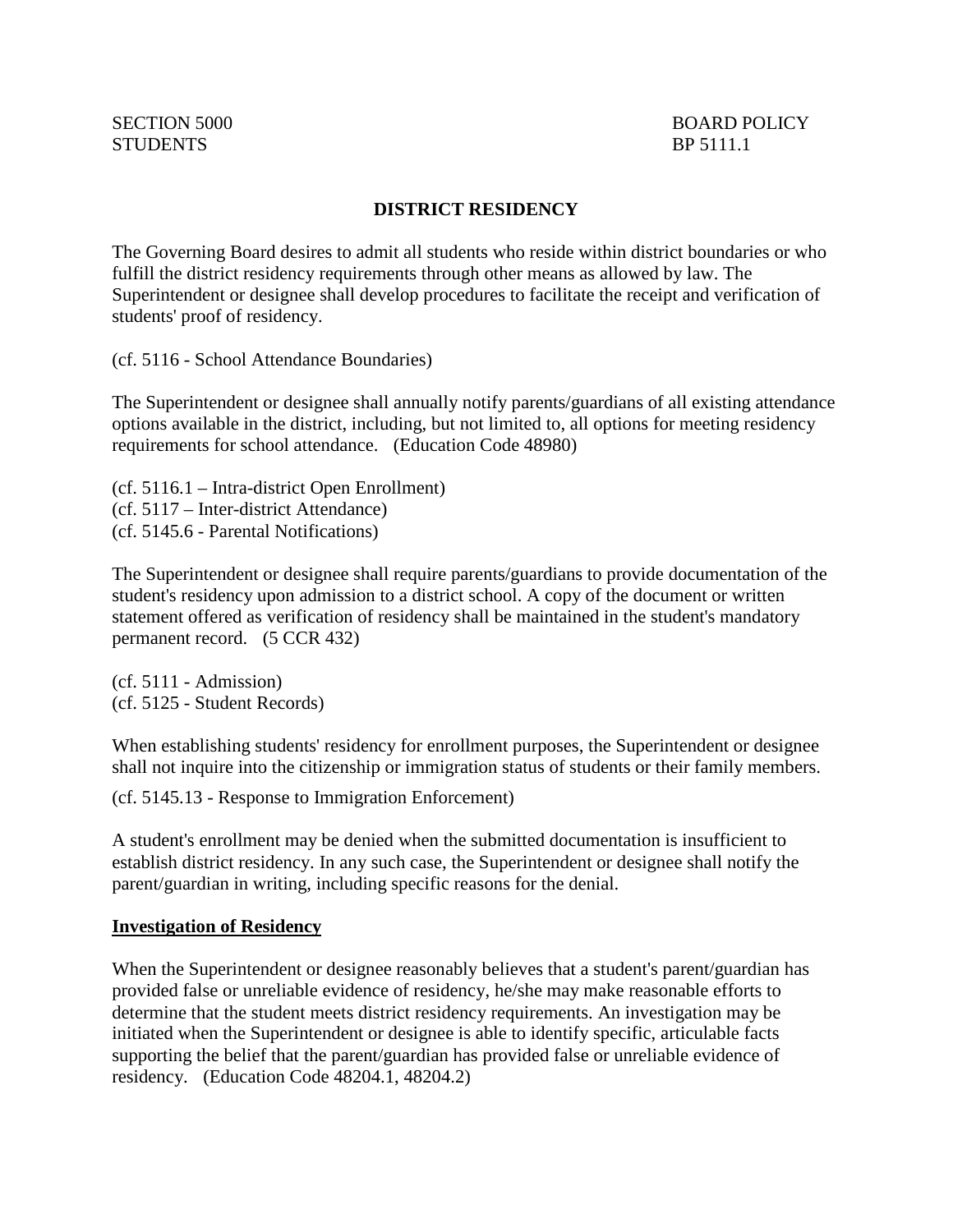The Superintendent or designee may assign a trained district employee to conduct the investigation. The investigation may include the examination of records, including public records, and/or interviews of persons who may have knowledge of the student's residency.

If necessary, the Superintendent or designee may employ the services of a private investigator to conduct the investigation. Before hiring a private investigator, the Superintendent or designee shall make other reasonable efforts to determine whether the student resides in the district. (Education Code 48204.2)

The investigation shall not include the surreptitious collection of photographic or video-graphic images of persons or places subject to the investigation. However, the use of technology is not prohibited if done in open and public view. (Education Code 48204.2)

Any employee or contractor engaged in the investigation shall truthfully identify himself/herself as an investigator to individuals contacted or interviewed during the course of the investigation. (Education Code 48204.2)

# **Appeal of Enrollment Denial**

If the Superintendent or designee, upon investigation, determines that a student does not meet district residency requirements and denies the student's enrollment in the district, he/she shall provide the student's parent/guardian an opportunity to appeal that determination. (Education Code 48204.2)

The Superintendent or designee shall send the student's parent/guardian written notice specifying the basis for the district's determination. This notice shall also inform the parent/guardian that he/she may, within 10 school days, appeal the decision and provide new evidence of residency.

The burden shall be on the parent/guardian to show why the district's determination to deny enrollment should be overruled. (Education Code 48204.2)

A student who is currently enrolled in the district shall be allowed to remain in attendance at his/her school pending the results of the appeal. A student who is not currently enrolled in the district shall not be permitted to attend any district school unless his/her appeal is successful.

In an appeal to the Superintendent of a determination that district residency requirements were not met, the Superintendent shall review any evidence provided by the parent/guardian or obtained during the district's investigation and shall make a decision within 10 school days of receipt of the parent/guardian's request for the appeal. The Superintendent's decision shall be final.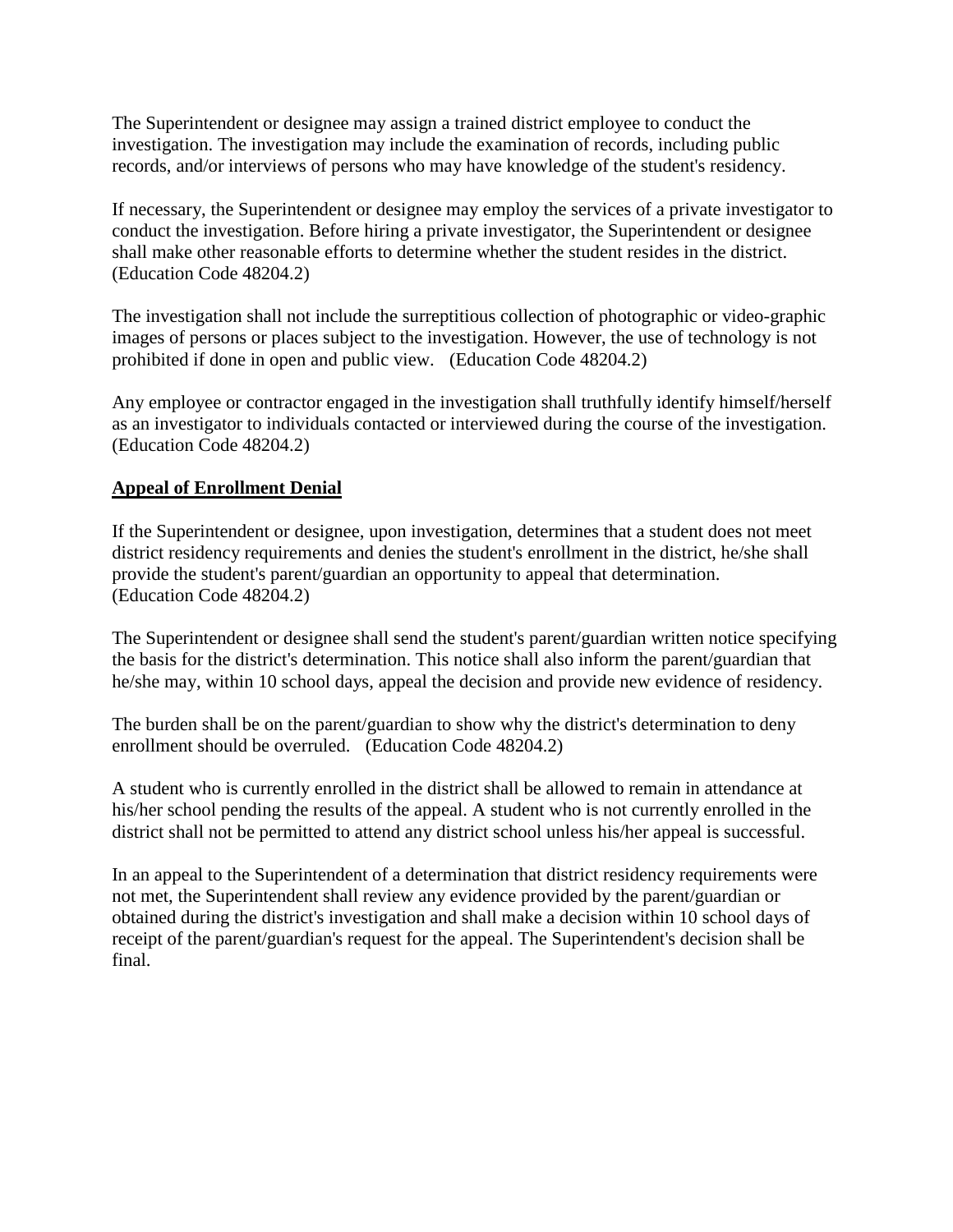## **Enrollment Not Requiring District Residency**

When approved by the Board and the appropriate agency, the district may enroll students from other countries who are in the United States on an F-1 visa or are participating in an international exchange program under the sponsorship of a government-approved agency.

(cf. 5111.2 - Nonresident Foreign Students) (cf. 6145.6 - International Exchange)

The district may enroll a nonresident student living in an adjoining state or foreign country in accordance with Education Code 48050-48052.

District residency is not required for enrollment in a regional occupational center or program if there are openings in the program or class. (Education Code 52317)

(cf. 6178.2 - Regional Occupational Center/Program)

Legal Reference:

## EDUCATION CODE

220 Prohibition of discrimination 234.7 Student protections relating to immigration and citizenship status 35160.5 Intra-district open enrollment 35351 Assignment of students to particular schools 46600-46611 Inter-district attendance permits 48050-48054 Nonresidents 48200-48208 Compulsory education law, especially: 48204 Residency requirements 48204.1-48204.4 Evidence of residency 48300-48317 Student attendance alternatives, school district of choice program 48350-48361 Open Enrollment Act transfers 48645.5 Former juvenile court school students, enrollment 48852.7 Education of homeless students; immediate enrollment 48853.5 Education of foster youth; immediate enrollment 48980 Notifications at beginning of term 52317 Regional occupational programs, admission of persons including nonresidents

FAMILY CODE 6550-6552 Caregivers

GOVERNMENT CODE 6205-6210 Confidentiality of residence for victims of domestic violence

CODE OF REGULATIONS, TITLE 5 432 Retention of student records